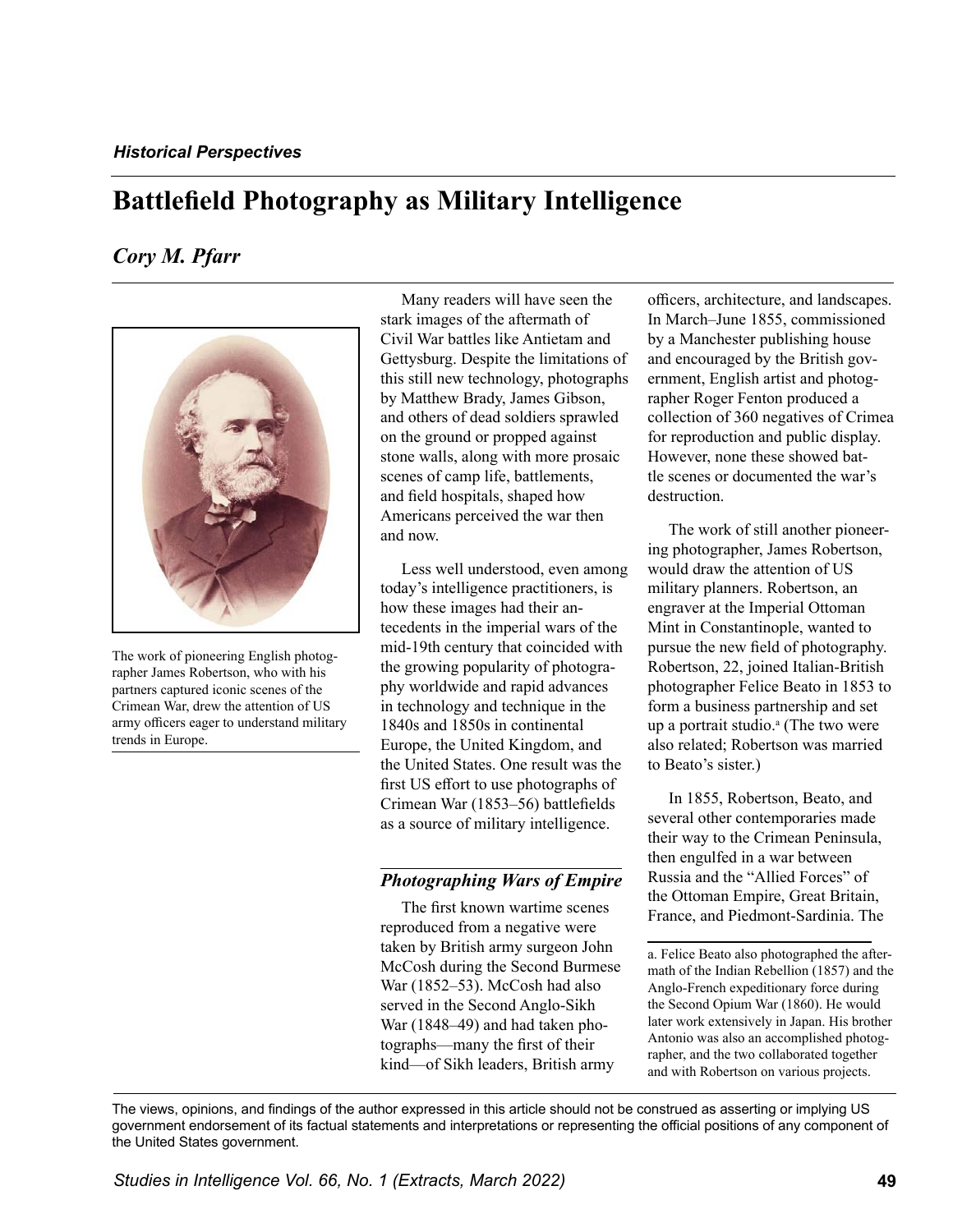origins of the war are complex control over sites in the Holy Land, Russo-British competition, French imperial ambitions, religious animosity, Russian expansionism—but its breadth and ferocity would prefigure the world wars to come.

In late 1855, Robertson and Beato traveled to Balaklava and began photographing the closing scenes of the war, arriving not long after Roger Fenton had departed. The two photographers moved eastward to Sevastopol, a Russian stronghold that had finally fallen to the Allied Forces on September 9, 1855, after a 337 day siege. They produced a series of photographs that would be of importance to another group of men who arrived in Crimea the next month.

# *US Military Commission*

Majors Richard Delafield and Alfred Mordecai, along with Capt. George B. McClellan, had traveled to Crimea as part of a US military commission<sup>a</sup> sanctioned by Jefferson Davis (of later Civil War infamy), then secretary of war under President Franklin Pierce. The commission was tasked with examining the modernization of European warfare, war-making equipment, and strategy, ranging from the latest and greatest in arms, ammunition, and clothing, to fortifications, siege tactics, and transportation (including "the use of camels…and their adaption to cold and mountainous countries").



Robertson photograph of the interior of the Great Redan (Salient) in Sevastopol, 1855. (Source: Luminous-Lint)

Davis needed information to modernize US military equipment, strategy, and tactics at a time when the country was rapidly expanding in physical territory but hamstrung with an army numbering just 10,400 men in 1853, most scattered in forts across the frontier. Davis was looking for ideas and opportunities to improve the quality and preparedness of the army, recognizing that in a republic still wedded to the Jeffersonian principles of limited government and a suspicion of large standing armies, significantly increasing the size of that fighting force was out of the question.

Delafield, Mordecai, and McClellan had engineering backgrounds and had graduated first or second in their West Point classes (1818, 1823, and 1846, respectively). They examined everything they could while in Balaklava and Sevastopol,

especially rifle arms, ammunition, ordnance, field artillery, gun emplacements, and fortifications.

Apparently, the French commander balked at the US officers' presence and would not allow the commissioners to see anything in the French camps. As a result, according to Delafield, "The Commission confined its examinations to the camps, depots, parks, workshops, etc., of the English, Sardinian, and Turkish armies, never entering the French camps in the Crimea, except on visits of courtesy."

The gun emplacements and fortifications at Sevastopol were of particular interest to the commissioners, perhaps especially for Maj. Mordecai, then serving in the Ordnance Corps and commandant of the Washington Arsenal. Mordecai was considered the US Army's foremost expert in

a. (U) The commission also visited Great Britain, France, Prussia, Poland, Russia, Austria, and Italy—in some cases multiple times—to examine fortifications, naval and land defenses, and military armaments and equipment.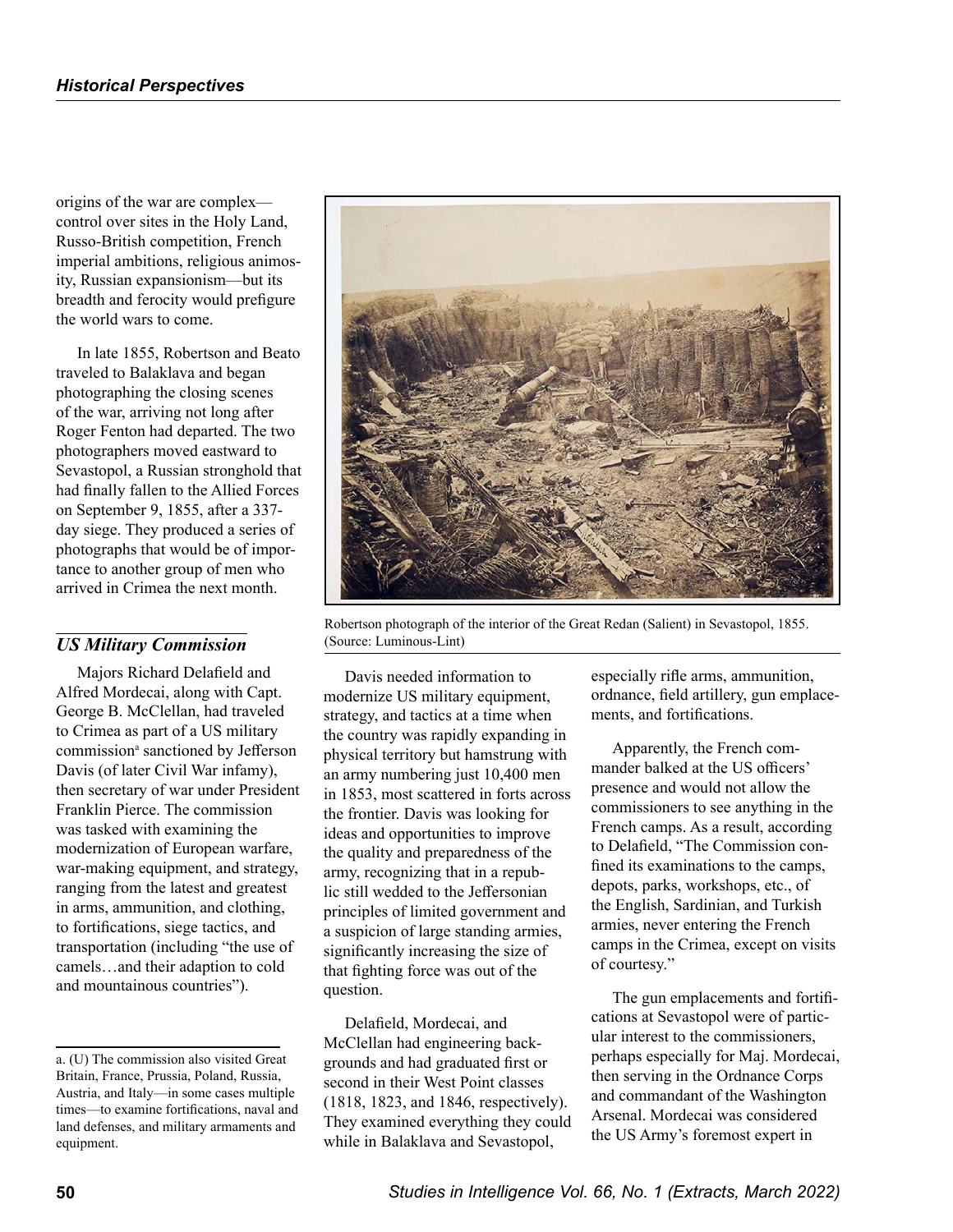

Robertson panorama of Sevastopol, taken from the Malakoff Redoubt, 1855. (Source: Luminous-Lint)

#### artillery at the time and had published his book, *Arsenal for the Land Service of the United States*, in 1841.

Of all the reports submitted by the group, Mordecai's contained some of the most interesting special sections out of any of officer's separate reports. He provided a complete listing of "specimens of arms and equipment," books, drawings, maps, and photographs the commission brought back from Crimea. These included "Photographs of Sebastopol [sic]…31 sheets," a reference to Robertson's images after the fall of Sevastopol. Even today they are haunting images of an epic, 11-month siege that left 128,000 dead on the Allied side and caused over 100,000 Russian casualties.

Delafield also drew attention to Robertson's photographs in his report, which included woodcut copies

of some of the images, while making laudatory reference throughout to the photographs' ability to facilitate accurate documentation. Delafield wrote, "No language can give greater accuracy of detail than these photographic views taken on the spot." In yet another case, he maintained that through "photographic art, reliance can be placed in the most minute accuracy of details, as representing the condition of things at a particular moment," before admitting he could "offer no language to convey to the mind a more perfect description."

The commission's use of Robertson's photographs to analyze the gun emplacements at Sevastopol marked the first instance of the US Army employing photographs as military intelligence.

#### *Lessons Not Learned*

Unfortunately, the commission's insights would not be shared, at least in written form, until the US was on the brink of civil war. McClellan's report was not published until 1857, Mordecai's not until 1860. Delafield's *Report on the Art of War in Europe* was not published until just before South Carolina militia fired on the US Army's Fort Sumter in April 1861, and it was suppressed during the war to conceal details of fortifications from the Confederate army. Davis, who as secretary of war had championed the commission, had left to become a US senator in 1857 before throwing his support behind succession.

Delafield, who served three stints and a total of 12 years as superintendent of the US States Military Academy at West Point, predicted this result in his own report: "…Yet with blind indifference, professing at the same time to be all powerful, our people neglect the many calls and statements of those they appoint to study this subject, leaving us at the mercy, in the first years of a conflict, of either of the naval and military powers of the Old World." Delafield's thoughts were prescient; despite advances in war-making equipment in the run-up to the Civil War, "Old World" Napoleonic tactics continued to dominate, only gradually falling out of favor in the last two years of the conflict.

As for James Robertson, an exhibition of his Sevastopol work was held in London in December 1855. Finally, a month after the peace treaty was signed in March 1856 and before public interest in the conflict waned, Robertson and Roger Fenton held a joint exhibition